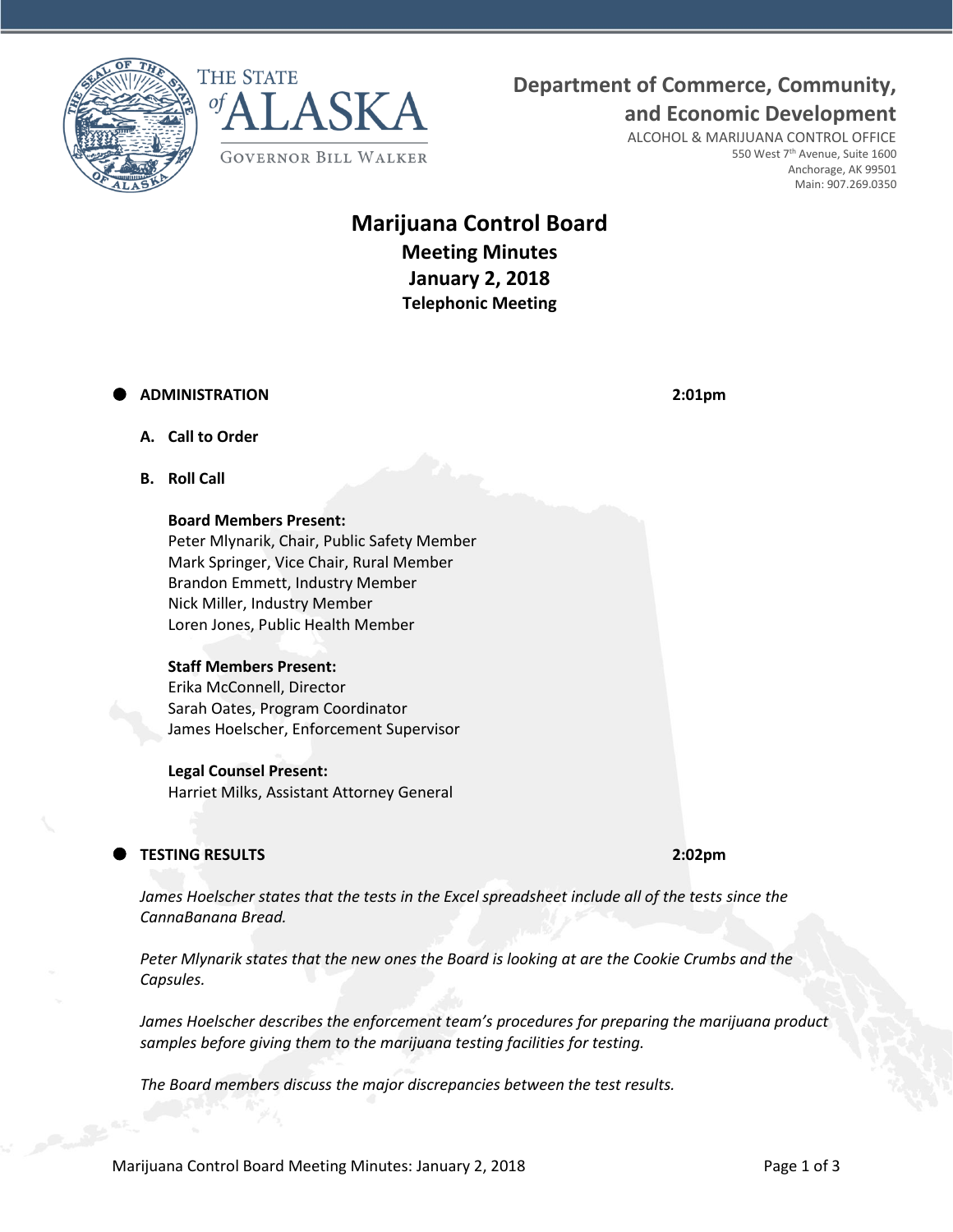*James Hoelscher points out that the capsules are liquid, and yet two from the same package tested very differently.*

*James Hoelscher states that because SteepHill consistently tests higher on the products, and CannTest consistently tests higher on bud and flower, he believes that the inconsistencies are likely due to differences in sample preparation procedure and methodology.*

*Brandon Emmett states that he concurs with Chief Hoelscher, and adds that it would probably be helpful to have a third-party testing facility do independent proficiency testing.*

*James Hoelscher states that New Frontier Research is a new marijuana testing facility that will be opening up very soon.*

*Mark Springer asks if we have received any input from other states regarding their testing programs and whether they're seeing these types of variations.*

James Hoelscher states that he has reached out to all three states (Washington, Colorado, and *Oregon) to see if they're seeing these problem, and they said that they are. However, their variations are far less extreme than the ones here.*

*Brandon Emmett states that due to time constraints and resources, this state has not been able to get testing procedures ironed out, as other states have.* 

*Peter Mlynarik states that he does not think the public should be put at risk when the Board doesn't know what's going out there, as it's the Board's responsibility to protect the public.*

*Brandon Emmett asks the Board to consider what the risk actually is. He states that the Board is not seeing emergency room visits due to consumption of marijuana.*

*Brandon Emmett suggests that until the testing committee can come up with some solutions to these issues, the public should be warned in the interim, either through another press release or through labeling, rather than shutting down the industry entirely.*

*Peter Mlynarik states that he doesn't have any confidence in the testing results, as there's such a wide variation.*

*Loren Jones states that he does not believe the Board is in a position yet where it can justify shutting down the industry, based upon the current issues.*

*Brandon Emmett moves to approve the draft consumer alert, as written, (for release to the public). Loren Jones seconds the motion. Motion carries unanimously.* 

*Peter Mlynarik adds that the Board is still expected by the federal administration to manage and reasonably run the industry. He states that to him, this is not the most responsible way to do that.*

*Mark Springer states that he would like to see the Board maintain an intellectual reserve – to know that the Board has resources available (like the University and the Crime Lab).*